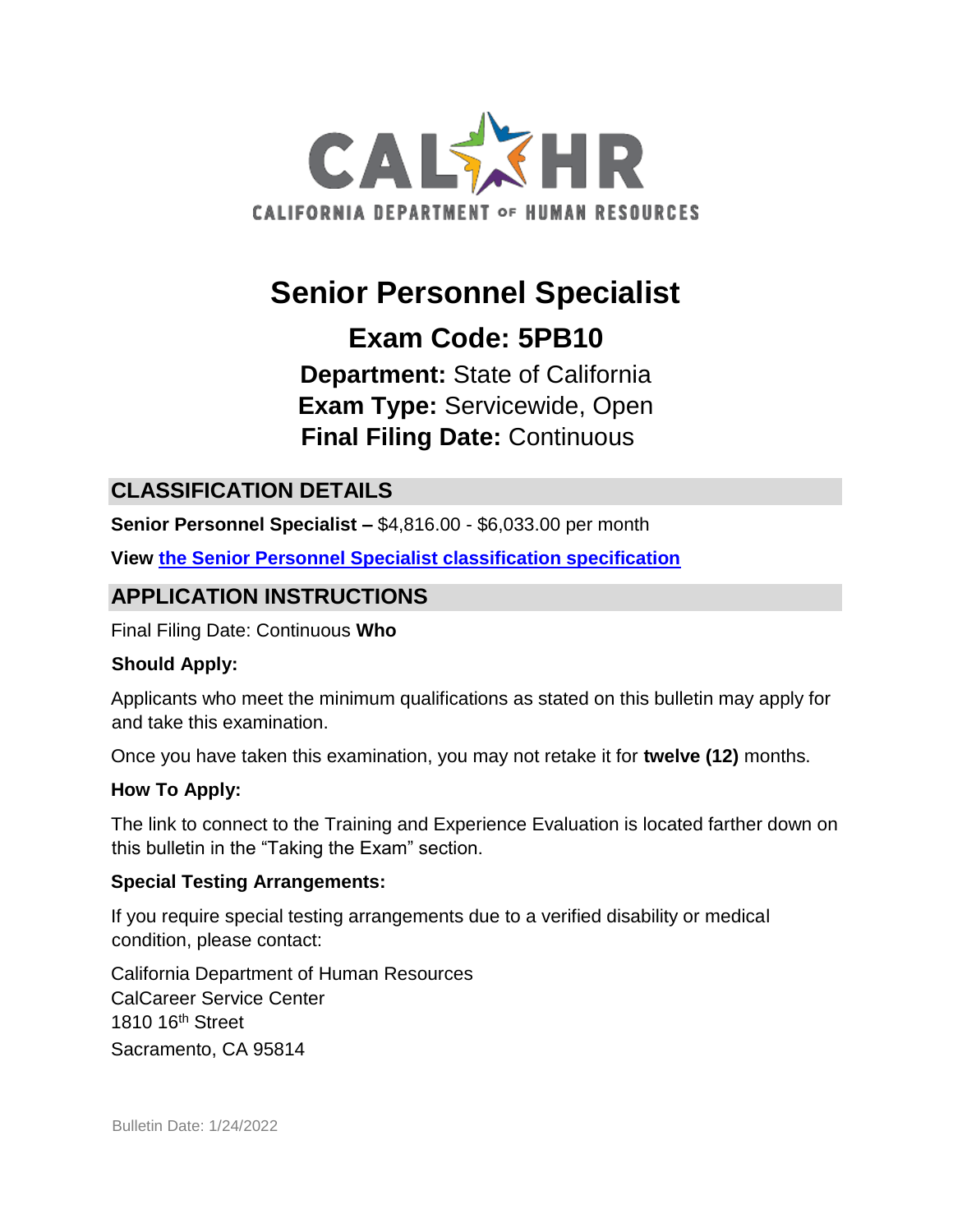Phone: (866) 844-8671 Email: CalCareer@CalHR.CA.GOV

California Relay Service: 7-1-1 (TTY and voice)

TTY is a Telecommunications Device for the Deaf, and is reachable only from phones equipped with a TTY Device

## **MINIMUM QUALIFICATIONS**

All applicants must meet the education and/or experience requirements as stated on this exam bulletin to be accepted into the examination. Part-time or full-time jobs, regardless of whether paid or volunteer positions, and inside or outside California state service will count toward experience.

#### **Senior Personnel Specialist**

One year of experience in the California state service performing the duties of a Personnel Specialist Range D, or a Personnel Services Specialist 2.

State civil service experience is required to meet the minimum qualifications for this examination.

#### **POSITION DESCRIPTION**

#### **Senior Personnel Specialist**

This is the expert journey level of the series. Under general direction, incumbents service as the expert staff resource responsible for the most difficult and complex personnel/payroll issues. As a "staff specialist", researches critical personnel problems; reviews various control agency letters, memos, and bargaining contract provisions, and develops/revises internal procedures as necessary; prepares management reports, spreadsheets, and charts; drafts correspondence; functions as a team member on personnel-related projects; are coordinators for a variety of personnel/payroll programs, e.g., FMLA; and may act in lead role (i.e., training, workload, etc.) over lower-level staff.

## **EXAMINATION SCOPE**

This examination consists of the following components:

**Training and Experience Evaluation –** Weighted 100% of the final score.

The examination will consists solely of a **Training and Experience Evaluation.** To obtain a position on the eligible list, a minimum score of 70% must be received. Applicants will receive their score upon completion of the Training and Experience Evaluation process.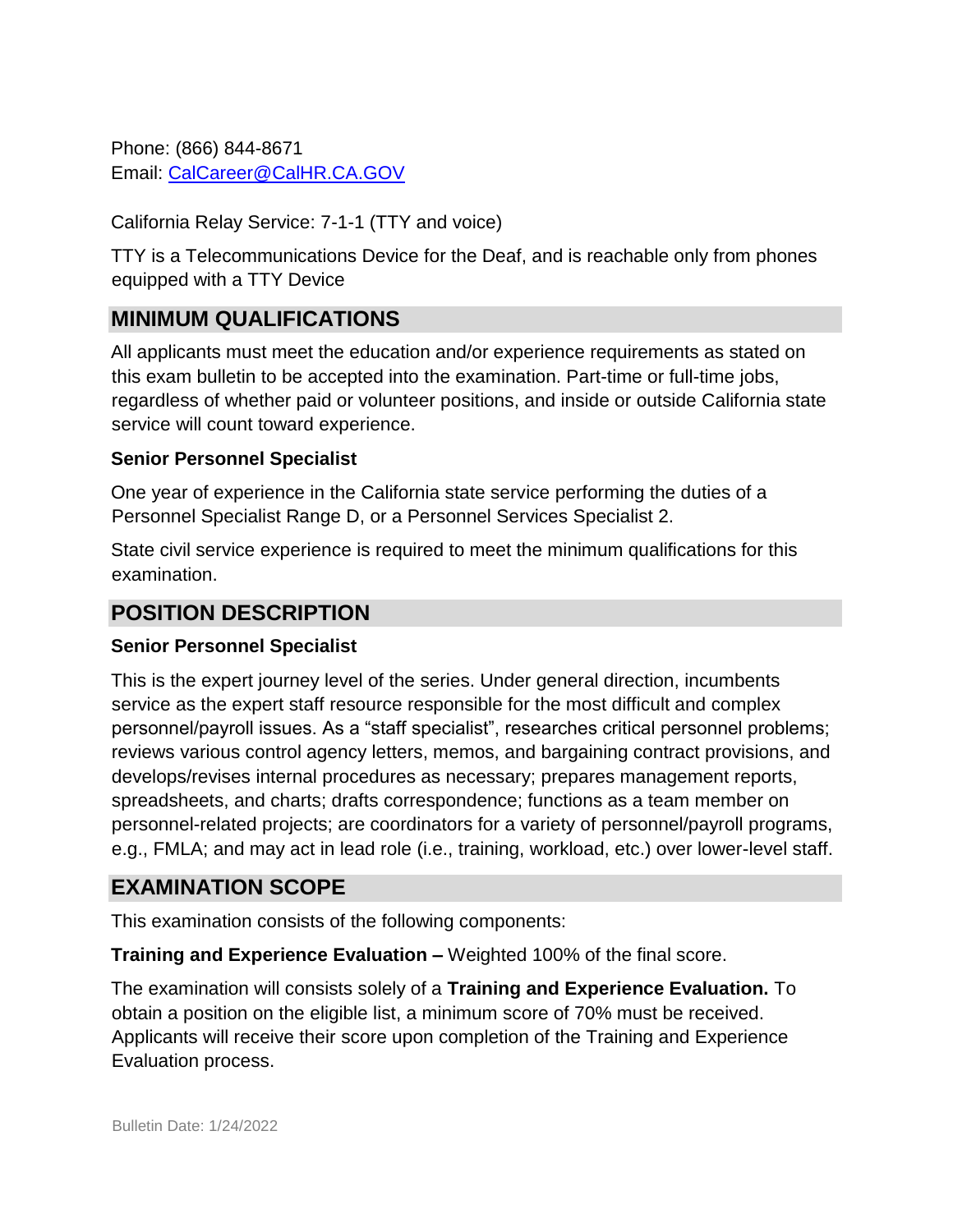In addition to evaluating applicants' relative knowledge, skills, and ability, as demonstrated by quality and breadth of education and/or experience, emphasis in each exam component will be measuring competitively, relative job demands, each applicant's:

#### **Knowledge and Abilities**

**Knowledge of:** Current office methods, procedures, equipment, and basic math principles.

**Ability to:** Think logically, multitask, and apply laws, rules, regulations, and bargaining contract provisions concerning personnel transactions; independently interpret and use reference material; give and follow directions; gather data; design and prepare tables, spreadsheets, and charts; advise employees of their rights; consult with supervisors on alternative actions which they may take on various transaction situations; communicate effectively; operate a computer keyboard/terminal; establish and maintain cooperative working relations with those contacted during the course of the work; organize and prioritize work; create/draft correspondence; maintain personnel records.

#### **Senior Personnel Specialist**

**Knowledge of:** All of the above, and laws, rules, regulations, and bargaining contract provisions affecting personnel record keeping, personnel transactions, payroll, and certification processes used in State departments.

**Ability to:** Perform all of the above, and represent the department on intra/interdepartmental teams; coordinate a variety of personnel/payroll transactions; research critical transactions and recommend alternative solutions.

## **ELIGIBLE LIST INFORMATION**

A servicewide, open eligible list for the **Senior Personnel Specialist** classification will be established for the State of California (all State of California departments, statewide).

The names of successful competitors will be merged onto the eligible list in order of final score regardless of exam date. Eligibility expires **eighteen (18) months** after it is established. Applicants must then retake the examination to reestablish eligibility. Veterans' Preference will be granted for this examination. In accordance with Government Codes 18973.1 and 18973.5, whenever any veteran, or widow or widower of a veteran achieves a passing score on an open examination, he or she shall be ranked in the top rank of the resulting eligible list.

Veteran's status is verified by the California Department of Human Resources (CalHR).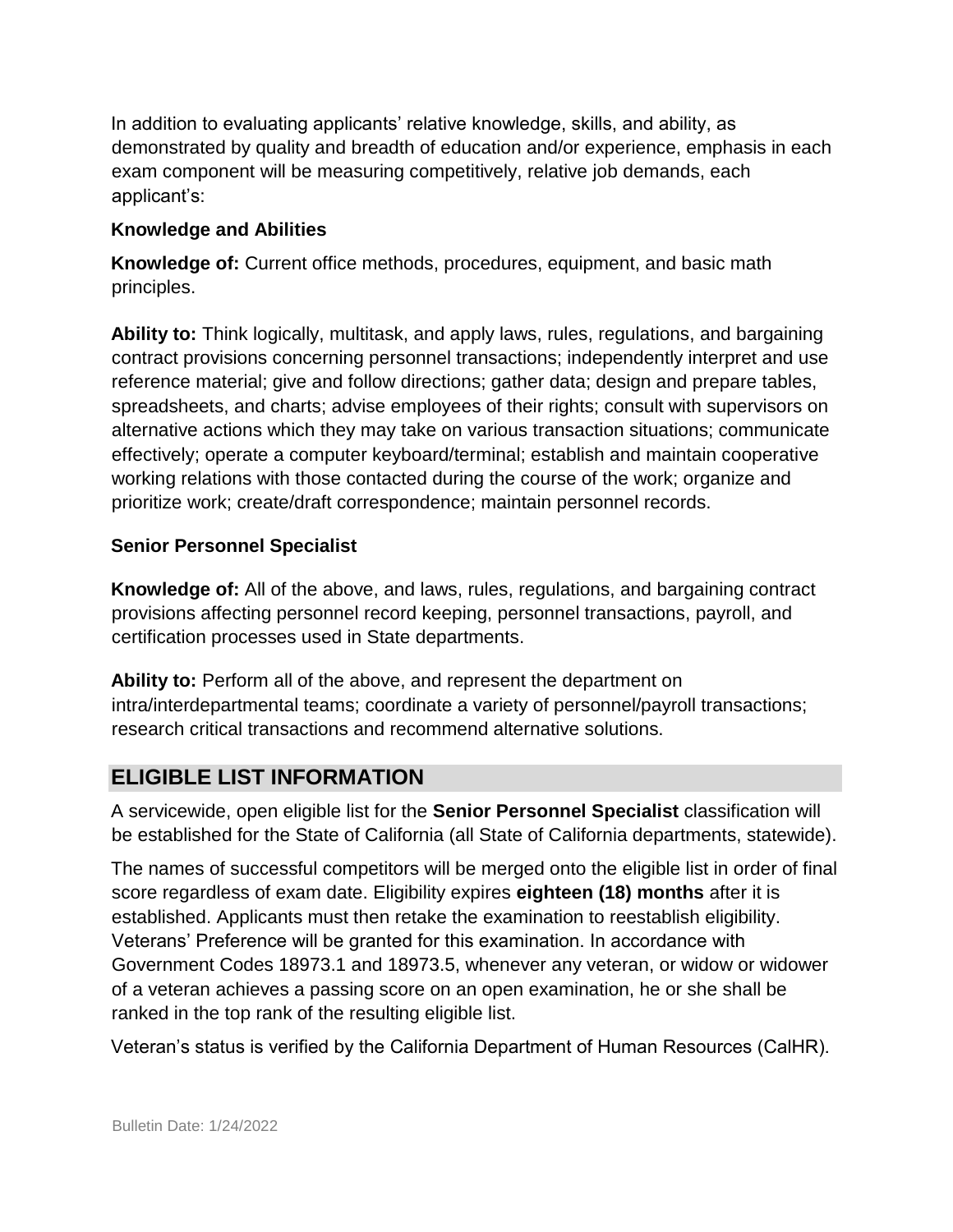Information on this program and [the Veterans' Preference Application](https://www.jobs.ca.gov/CalHRPublic/Landing/Jobs/VeteransInformation.aspx) (Std. form 1093) is available online**.** Additional information on veteran benefits is available at the Department of Veterans Affairs.

Career Credits **will not** be added to the final score for this exam, because it does not meet the requirements to qualify for Career Credits.

## **EXAMINATION INFORMATION**

**[Preview of the Senior Personnel Specialist Training and Experience Evaluation](https://jobs.ca.gov/jobsgen/5PB10B.pdf)**

## **PREPARING FOR THE EXAMINATION**

Here is a list of suggested resources to have available prior to taking the exam.

**Employment History:** Employment dates, job titles, organization names and addresses, names of supervisors or persons who can verify your job responsibilities, and phone numbers of persons listed above.

**Education:** School names and addresses, degrees earned, dates attended, courses taken (verifiable on a transcript), persons or office who can verify education, and phone numbers of persons or offices listed above.

**Training:** Class titles, certifications received, names of persons who can verify your training, and phone numbers of persons listed above.

## **TAKING THE EXAMINATION**

**Take [the Senior Personnel Specialist examination](https://exams.spb.ca.gov/exams/sps/index.cfm)**

## **TESTING DEPARTMENTS**

State of California (all State of California departments)

## **CONTACT INFORMATION**

California Department of Human Resources CalCareer Service Center 1810 16<sup>th</sup> Street Sacramento, CA 95814 Phone: (866) 844-8671 Email: CalCareer@CalHR.CA.GOV

California Relay Service: 7-1-1 (TTY and voice)

TTY is a Telecommunications Device for the Deaf, and is reachable only from phones equipped with a TTY Device.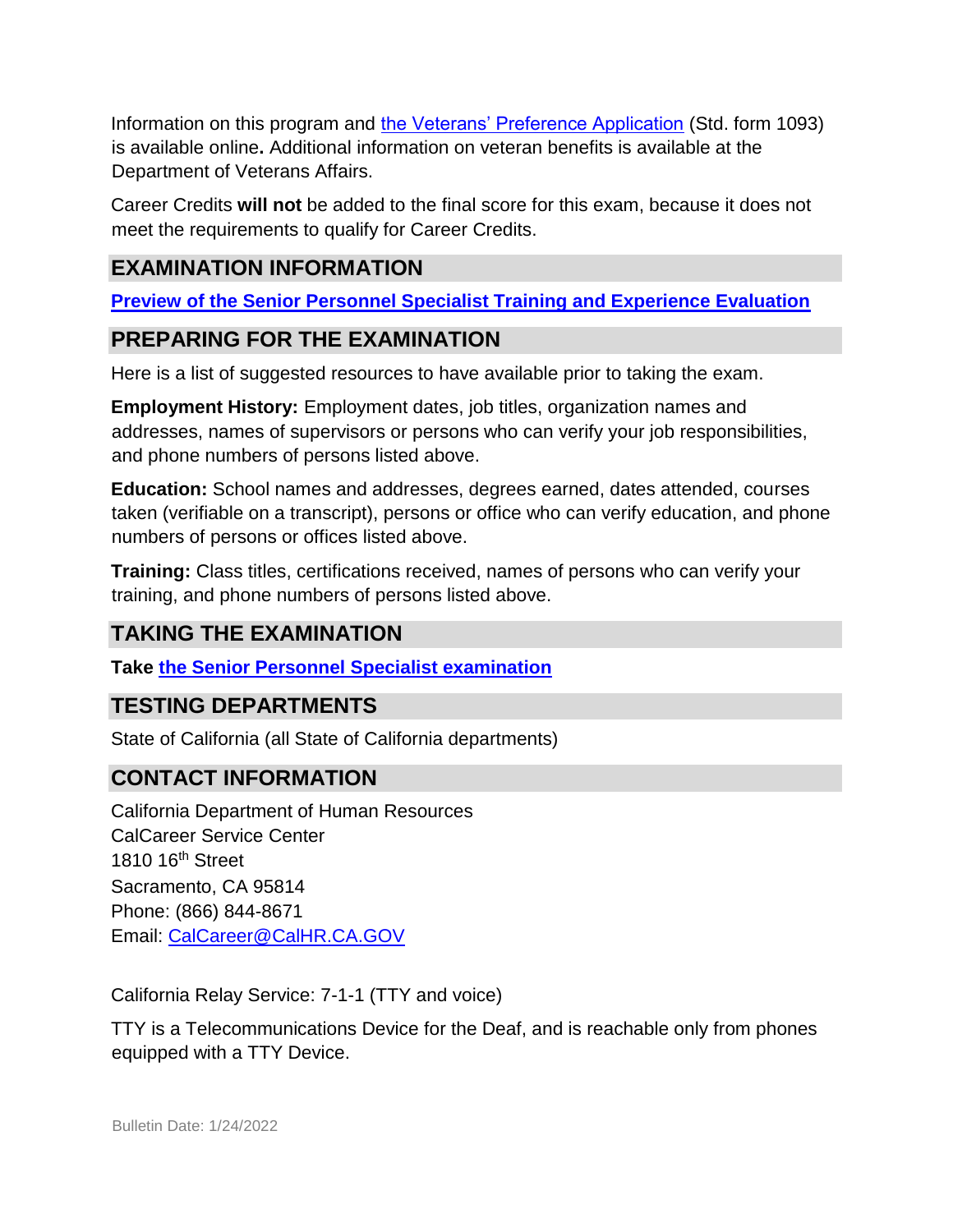## **EQUAL OPPORTUNITY EMPLOYER**

The State of California is an equal opportunity employer to all, regardless of age, ancestry, color, disability (mental and physical), exercising the right of family care and medical leave, gender, gender expression, gender identity, genetic information, marital status, medical condition, military or veteran status, national origin, political affiliation, race, religious creed, sex (includes pregnancy, childbirth, breastfeeding, and related medical conditions), and sexual orientation.

## **DRUG-FREE STATEMENT**

It is an objective of the State of California to achieve a drug-free State work place. Any applicant for State employment will be expected to behave in accordance with this objective, because the use of illegal drugs is inconsistent with the law of the State, the rules governing civil service, and the special trust placed in public servants.

## **GENERAL INFORMATION**

Examination and/or Employment Application (STD 678) forms are available at the California Department of Human Resources, local offices of the Employment Development Department, and through your **[CalCareer Account.](http://www.jobs.ca.gov/)**

If you meet the requirements stated on this examination bulletin, you may take this examination, which is competitive. Possession of the entrance requirements does not assure a place on the eligible list. Your performance in the examination described in this bulletin will be rated against a predetermined job-related rating, and all applicants who pass will be ranked according to their score.

The California Department of Human Resources (CalHR) reserves the right to revise the examination plan to better meet the needs of the service, if the circumstances under which this examination was planned change. Such revision will be in accordance with civil service laws and rules and all applicants will be notified.

General Qualifications: Applicants must possess essential personal qualifications including integrity, initiative, dependability, good judgement, the ability to work cooperatively with others, and a state of health consistent with the ability to perform the assigned duties of the class. A medical examination may be required. In open examinations, investigation may be made of employment records and personal history and fingerprinting may be required.

Eligible Lists: Eligible lists established by competitive examination, regardless of date, must be used in the following order: 1) sub-divisional promotional, 2) departmental promotional, 3) multi-departmental promotional, 4) servicewide promotional, 5) departmental open, 6) open. When there are two lists of the same kind, the older must